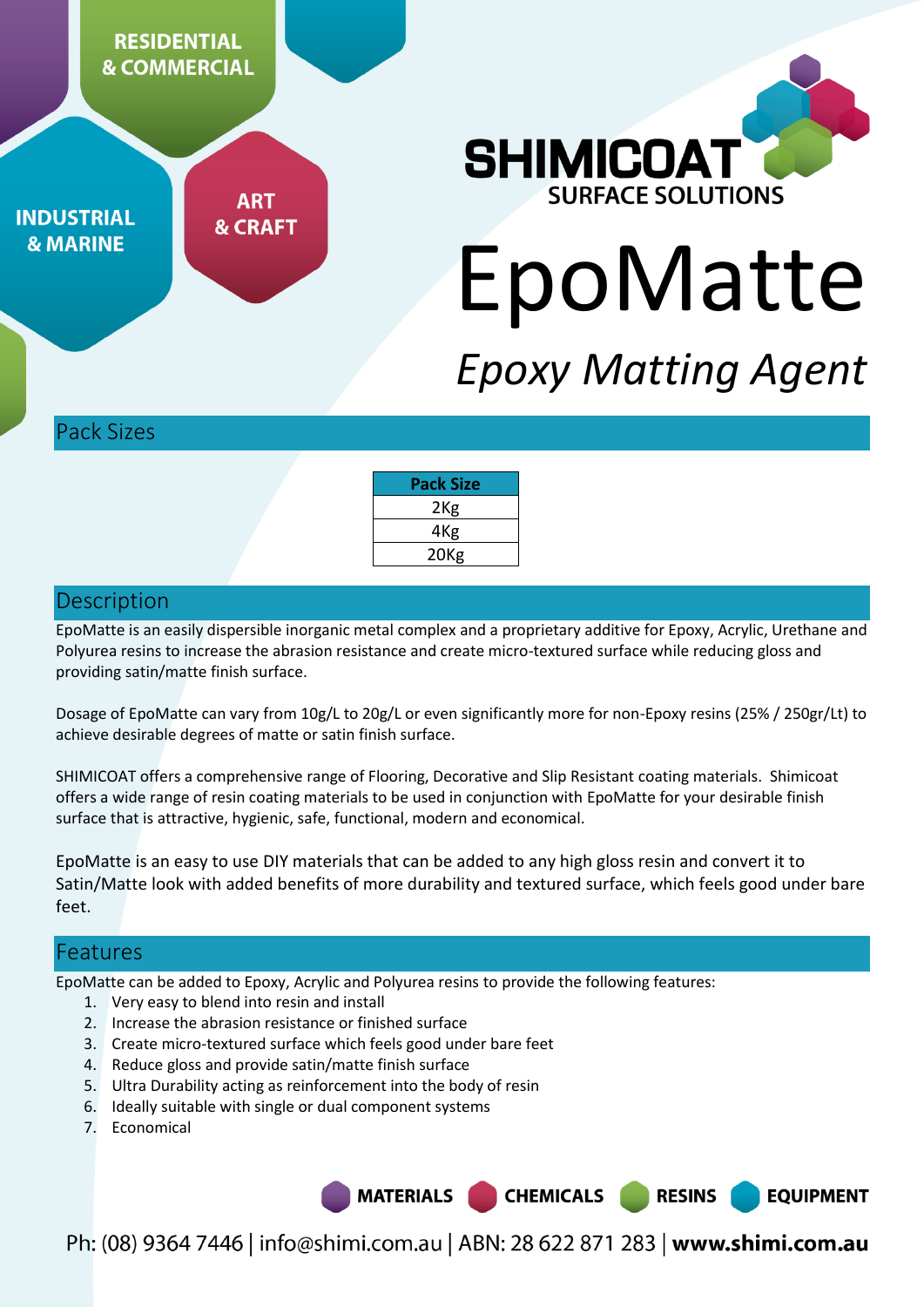

**EQUIPMENT** 

#### Usage

50g/L Epoxy Resin "Minimum Satin or Matte finish"

Dosage may be increased to 200g/L to achieve higher level of Matte Finish.

Poly Urethane and other non-Epoxy resins may require up to 25% (250gr/Lt) to achieve desirable Matte Finish appearance.

# Applications

Mix into your resin. Apply using Roller, Brush or Squeegee. Mix regularly to avoid settlement of EpoMatte, during application.

# Preparations

Clean and dry surface. Ensure surface to be coated is free of all dirt, grease, oil, paint, curing agents and other contaminants. Removal of Oil Contamination by degreaser and alkaline cleaning pressure wash. Acid-wash to enhanced surface porosity and etch the surface

Ensure moisture free surface. Allow to completely dry, run Dry Test. Place a piece of plastic over a small area, tape the edges and leave for 1 hour. Remove plastic, if there is no moisture on either surface, concrete is sufficiently dry.

Ideally, always consider surface grinding and removal of loose materials. Grinding is always advisable prior to application of all Shimicoat Epoxy products, to maximize adhesion. For further information, please refer to SHIMICOAT Instruction for "Surface Preparations".

# Specifications

EpoMatte contains Inorganic Compounds in white colour and available in many grit sizes to provided added benefit of Slip Resistant properties and comply with Australian Standard Slip Resistant codes.

# **Direction**

EpoMatte is engineered to be used as Matting agent additive in Epoxy, Acrylic, Urethane and Polyurea.

**SHIMICOAT EpoMatte** is used to convert high gloss epoxy resin into satin or matte finish. EpoMatte can be used in Epoxy, Acrylic, Urethane and Polyurea resins. The product is added to any of SHIMICOAT Clear or Tinted Epoxy Resin/Part A. Mix for 2-3min to ensure ideal suspension. Add the required amount of Curing Agent/Part B followed by mixing and application to your surface.

Add into paint/resin at a rate of 10-20gr/Lt and apply using Roller, Brush or squeegee. Constantly mix to maintain suspension of EpoMatte and infirmity of the pot. While someone is applying the product onto the surface, another installer should go over the floor and back-roll and cross-roll and ensuring the entire surface is being coated evenly.

SHIMICOAT EpoMatte is suitable for use in residential, commercial and industrial areas providing a longlasting Satin or Matte finish surface.



Ph: (08) 9364 7446 | info@shimi.com.au | ABN: 28 622 871 283 | www.shimi.com.au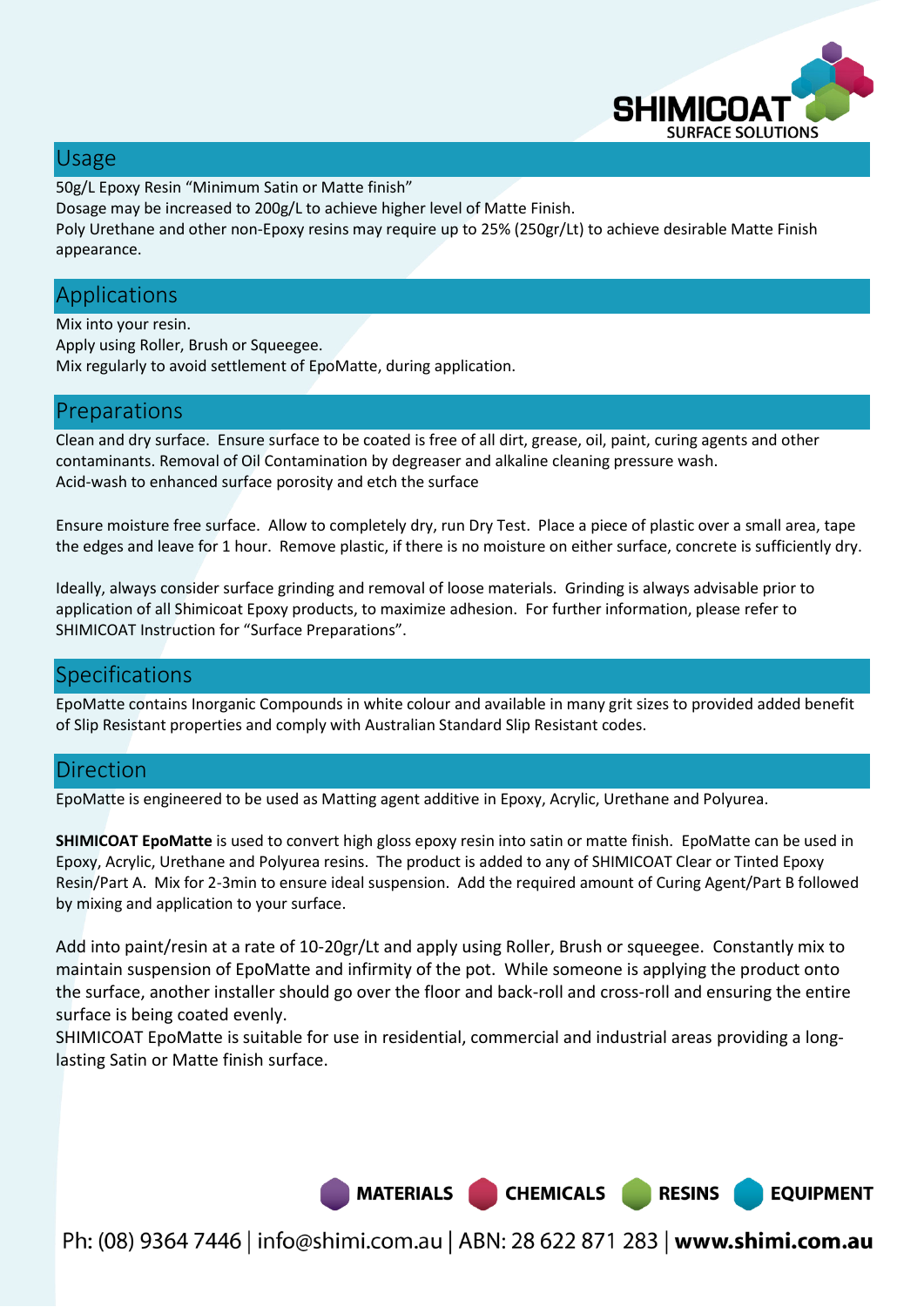

#### **Why is Slip Resistant Flooring important for Homes:**

EpoMatte can also be used to enhance durability known as Ultra Durability Plus (UDP) of any resin. SHIMICOAT offers EpoMatte in many grit sizes to allow installers achieving combo properties of matte finish as well as slip resistant finish surface together in one coating application.

Although many homeowners prefer installing finely polished shiny tile floors, hardwood floors or gorgeous looking granite, these materials always come with the risk of causing potentially dangerous slips and trips. We all know that smooth floors are easier to slip on, particularly when water is spilled. The condition can worsen, particularly when children and seniors are involved. This emphasizes the need to consider a slip resistant floor that can replace hazardous flooring and increase traction, especially for certain areas exposed to rain or high traffic such as entries, balconies, steps, etc.

Most homes feature hard flooring that includes vinyl, linoleum, ceramic smooth tile, smooth stone, concrete and others in some part of the home interior like the bathroom, laundry, kitchen and even garage. These areas are more prone to slips and trips as the chances of water spillage are higher.

#### **What to do:**

When it comes to young children and an aging population, it is especially important to create an accident-free home. One of the first areas that can be addressed is by eliminating any types of slip inducing flooring and replacing them with a safer option.

One option to consider is SHIMICOAT range of decorative polyaspartic and epoxy coatings. SHIMICOAT provides a unique and decorative alternative to tile and other flooring. With added benefits of EpoMatte, these "Rolled" floor coatings can be applied over old and new concrete and other substrates, providing the home owner with a choice of beautiful colours and a finish that is both slip-resistant, durable, modern, hygiene and functional.

#### **Benefits:**

- SHIMICOAT floor coating materials can be applied on concrete and other hard surfaces enhancing the look and feel of the floor.
- EpoMatte can be added to eliminate the risk of slip in any wet area.
- SHIMICOAT floor coating solutions work effectively in all conditions such as greasy, wet or dry floors with the addition of EpoMatte.
- Our products are easy and fast to apply even in a day (depending on the size of the area). There is no need to wait long for the floor to dry, one day application, one day curing. Rapid fast "Return to Normal".
- Anti-slip treatment can be effective for five years and over, reapplication is easy and economical.

#### **The slip resistance test classification and the mean angle of inclination:**

SHIMICOAT implement Australian Standard for characterization of surface materials and determination of friction factors under wet and dry conditions.

This Standard is also intended for evaluating surface applications and treatments including products such as sealers, polishes and etchants which may modify the surface characteristics of pedestrian surfaces.

The method for the measurement of wet slip resistance being used for external and internal pedestrian surfaces and those pedestrian surfaces that have a reasonably foreseeable risk of the presence of wet substances such as water, grease and oil. For further information please contact our technical team at SHIMICOAT Pty Ltd.



Ph: (08) 9364 7446 | info@shimi.com.au | ABN: 28 622 871 283 | www.shimi.com.au

**RESINS** 

**EQUIPMENT**